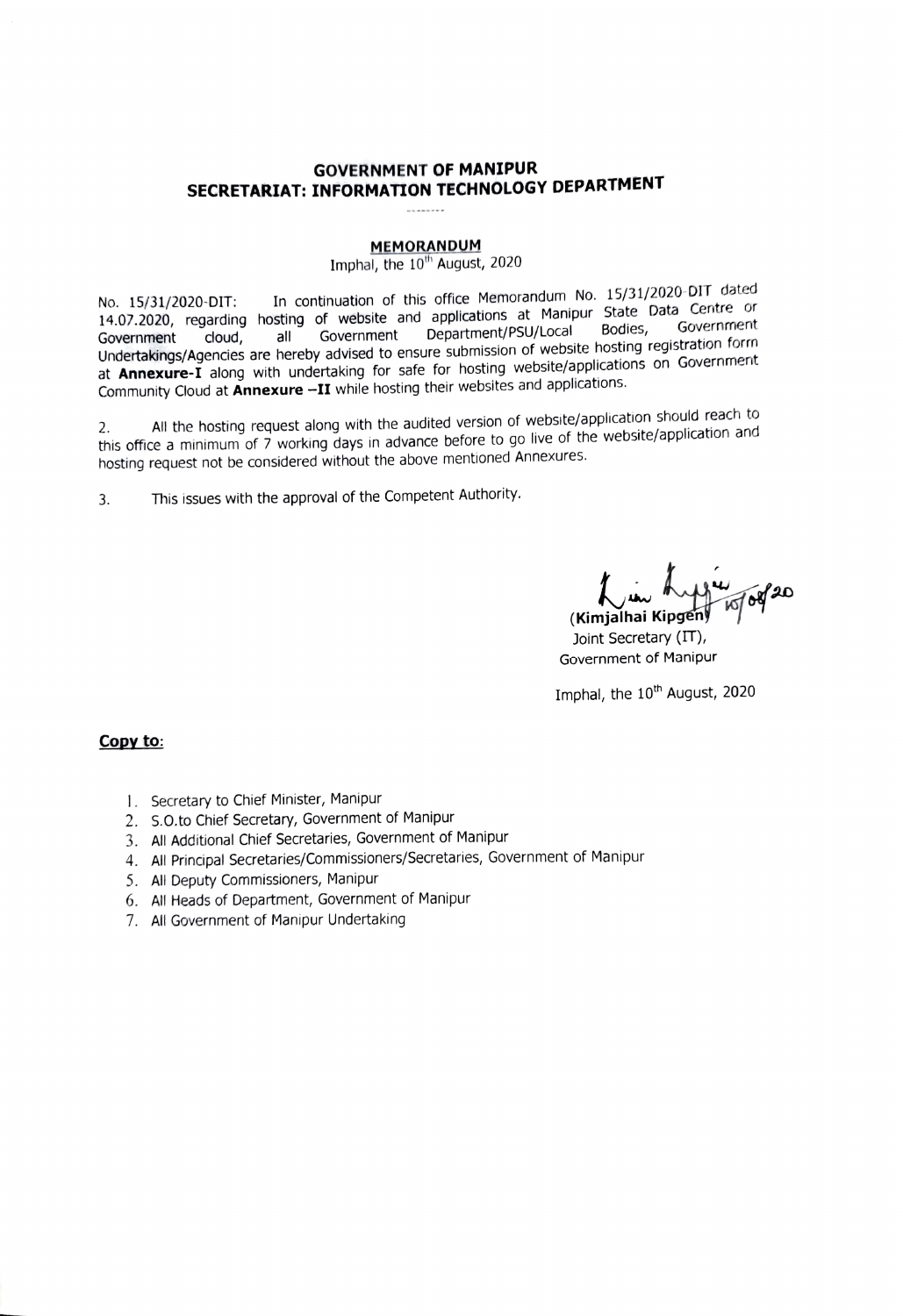

# GOVERNMENT OF MANIPUR Manipur State Data Centre

Ground Floor, Western Block, New Secretariat

Imphal-795001

## **Web Site Hosting Registration Form**

| 1. Name of the URL                                        | http://                                                                                                                                                                                                              |  |  |
|-----------------------------------------------------------|----------------------------------------------------------------------------------------------------------------------------------------------------------------------------------------------------------------------|--|--|
| Alias:                                                    |                                                                                                                                                                                                                      |  |  |
| 2. Title of the Web site                                  |                                                                                                                                                                                                                      |  |  |
| 3. Name of the Deptt. /<br>Organisation /Institution etc. |                                                                                                                                                                                                                      |  |  |
| 4. Hosting Platform                                       | Windows<br><b>LINUX</b><br>$\Box$<br>$\Box$                                                                                                                                                                          |  |  |
| 5. Interactive Components<br>(other than html)            | <b>ASP</b><br>$\Box$<br>PHP $(5.1.6)$<br>□<br>ASP.Net<br>$\Box$<br>Perl (5.8.8)<br>□<br>JSP(2.0) (J2SDK15.0_12),<br>(Framework 1.1, 2.0, 3.0, 3.5, 4.0)<br>□<br>JSP / Servlets<br>Servlet 2.4<br>$\Box$<br>None<br>□ |  |  |
| 6. Database support needed                                | If yes, Name of DBMS MySQL 5.0<br>No<br>Yes<br>$\Box$<br>$\Box$                                                                                                                                                      |  |  |
| 7. Site is Multilingual                                   | If yes, Mention the languages:<br><b>No</b><br><b>Yes</b><br>$\Box$<br>$\Box$                                                                                                                                        |  |  |
| 8. Audio/Video Components                                 | Yes<br>No<br>$\Box$<br>$\Box$<br>If yes, Mention formats:                                                                                                                                                            |  |  |
| 9. SMTP Services:                                         | Yes<br>No<br>$\Box$<br>$\Box$                                                                                                                                                                                        |  |  |
| 10. Site developed by:<br>Division / Organisation         |                                                                                                                                                                                                                      |  |  |
| 11. Size of the Site: (in MB)                             |                                                                                                                                                                                                                      |  |  |
| 12. Site is Presently<br>temporarily located at           | http://                                                                                                                                                                                                              |  |  |
| 13. Main / Opening File                                   | welcome.html / index.html / default.html / Other                                                                                                                                                                     |  |  |
| 14. Announcement Date                                     |                                                                                                                                                                                                                      |  |  |
| 15. Paid Site                                             | Yes<br>No<br>$\Box$<br>□                                                                                                                                                                                             |  |  |
| 16. Security Audit Clearance                              | $\Box$<br>Yes<br>$\Box$<br>No<br>(if yes Submit Security Audit Clearance certificate)                                                                                                                                |  |  |

**Date:** Signature & Seal  **(Head of the Deptt.)**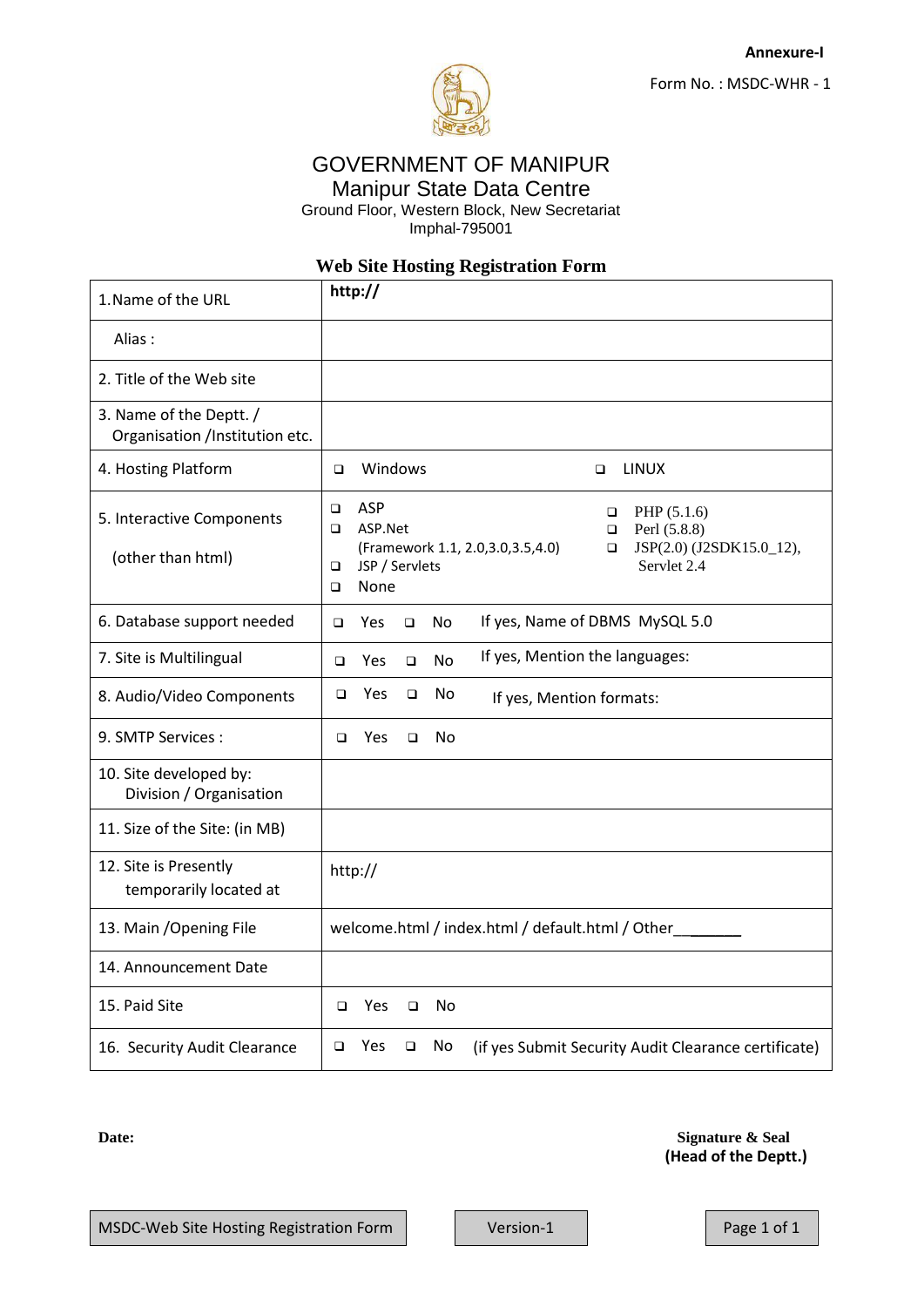## **GOVERNMENT OF MANIPUR DEPARTMENT OF INFORMATION TECHNOLOGY**

Email: [dit-mn@nic.in](mailto:dit-mn@nic.in)

### **Undertaking for safe for hosting website/application on DIT, Manipur Cloud**  (Undertaking to be given by user Department)

- 1. Some Department/Organization and the set of the official set of the official website/Application on DIT, Manipur Cloud.
- 2. The website abides the guidelines of Government of India and General Guidelines for Secure Application and Infrastructure published by Ministry of Electronics and Information Technology (MeitY), Government of India from time to time
- 3. The website will be updated regularly and the following officials are nominated for co-ordination in respect of maintenance of the website and application :

| <b>NAME</b> | DESIGNATION | CONTACT NO. | EMAIL ID |
|-------------|-------------|-------------|----------|
|             |             |             |          |
|             |             |             |          |
|             |             |             |          |
|             |             |             |          |

4. The website/application URL of the website/application

has completed Security Audit by **Name of the Cert-In- Empanelled** Agency \_\_\_\_\_\_ and is free from OWASP vulnerabilities and is safe for hosting.

- 5. The validity of Security Audit Certificate of the website/application is \_\_\_\_\_ months from the date of issue of certificate or until changes in code of the website/application are made whichever is earlier.
- 6. A fresh Security Audit Certificate will be submitted to DIT, Manipur whenever there is changes in code of the website/application are made or validity of the Security Audit Certificate is expired.
- 7. Name Department/Organization **will responsible for remedies of** any vulnerability identified by Cert-In, National Critical Information Infrastructure Protection Centre (NCIIPC) and any other Cyber Security Agencies of Government of India and will close the vulnerability as per deadline provided by concerned Authority.
- 8. For any changes required in the code of the website/applications to clos identified vulnerability, a newly audited version of the website/application along with a fresh Security Audit Certificate will be submitted to DIT, Manipur immediately.